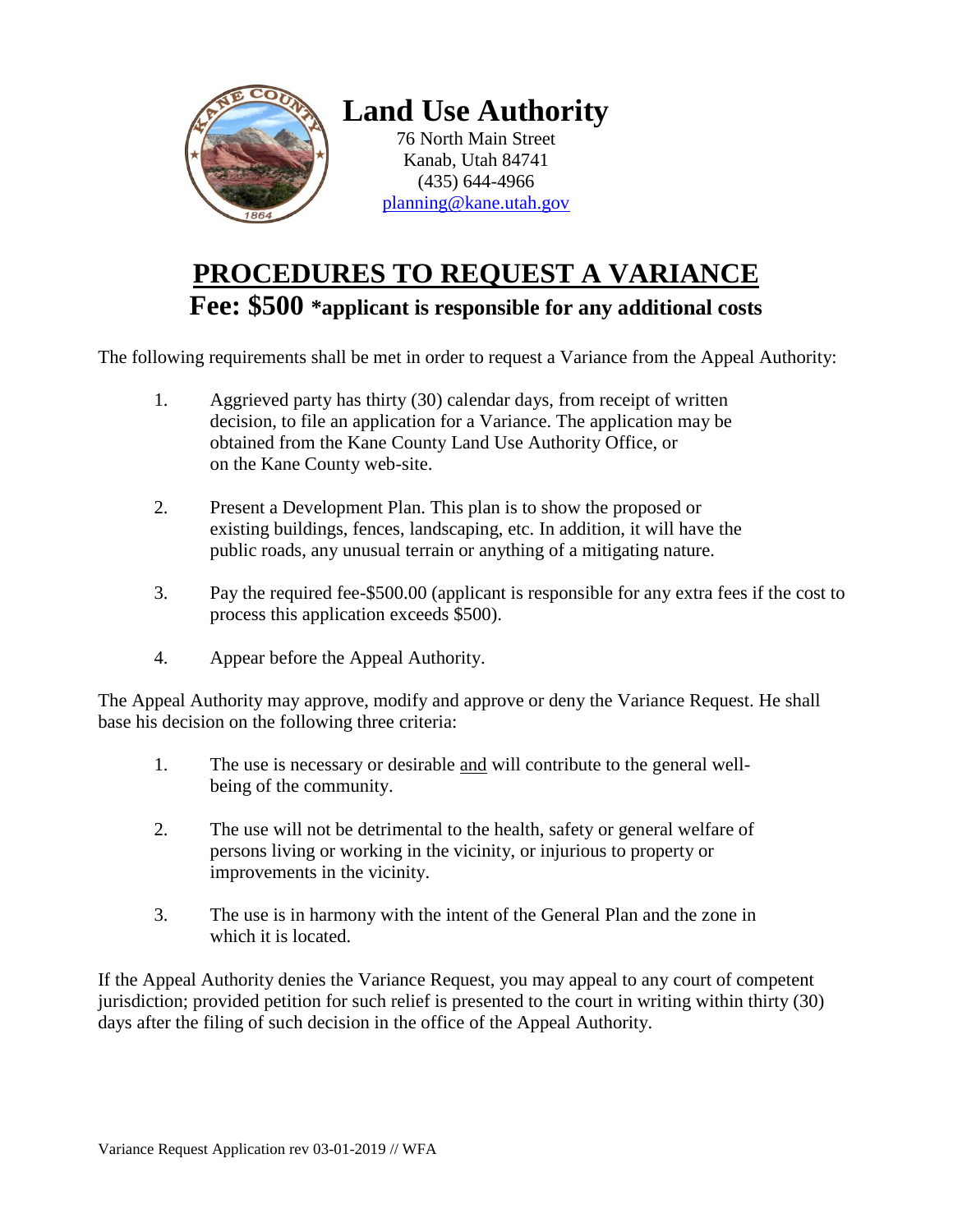

## **Land Use Authority**

76 North Main Street Kanab, Utah 84741 (435) 644-4966 [planning@kane.utah.gov](mailto:planning@kane.utah.gov)

## **APPLICATION FOR VARIANCE**

| Address: ________________________________City: ____________________State: __________Zip: ___________ |                                      |  |  |
|------------------------------------------------------------------------------------------------------|--------------------------------------|--|--|
|                                                                                                      |                                      |  |  |
| <b>LOCATION AND LEGAL DESCRIPTION OF SUBJECT PROPERTY:</b> (photos & documents                       |                                      |  |  |
|                                                                                                      |                                      |  |  |
|                                                                                                      |                                      |  |  |
|                                                                                                      |                                      |  |  |
| *A variance may be revoked upon failure to comply with the conditions imposed with                   | the original approval of the permit. |  |  |
| Appeal Authority Action: □ APPROVE                                                                   | $\Box$ DENY                          |  |  |
|                                                                                                      |                                      |  |  |
|                                                                                                      |                                      |  |  |
|                                                                                                      |                                      |  |  |

Variance Request Application rev 03-01-2019 // WFA